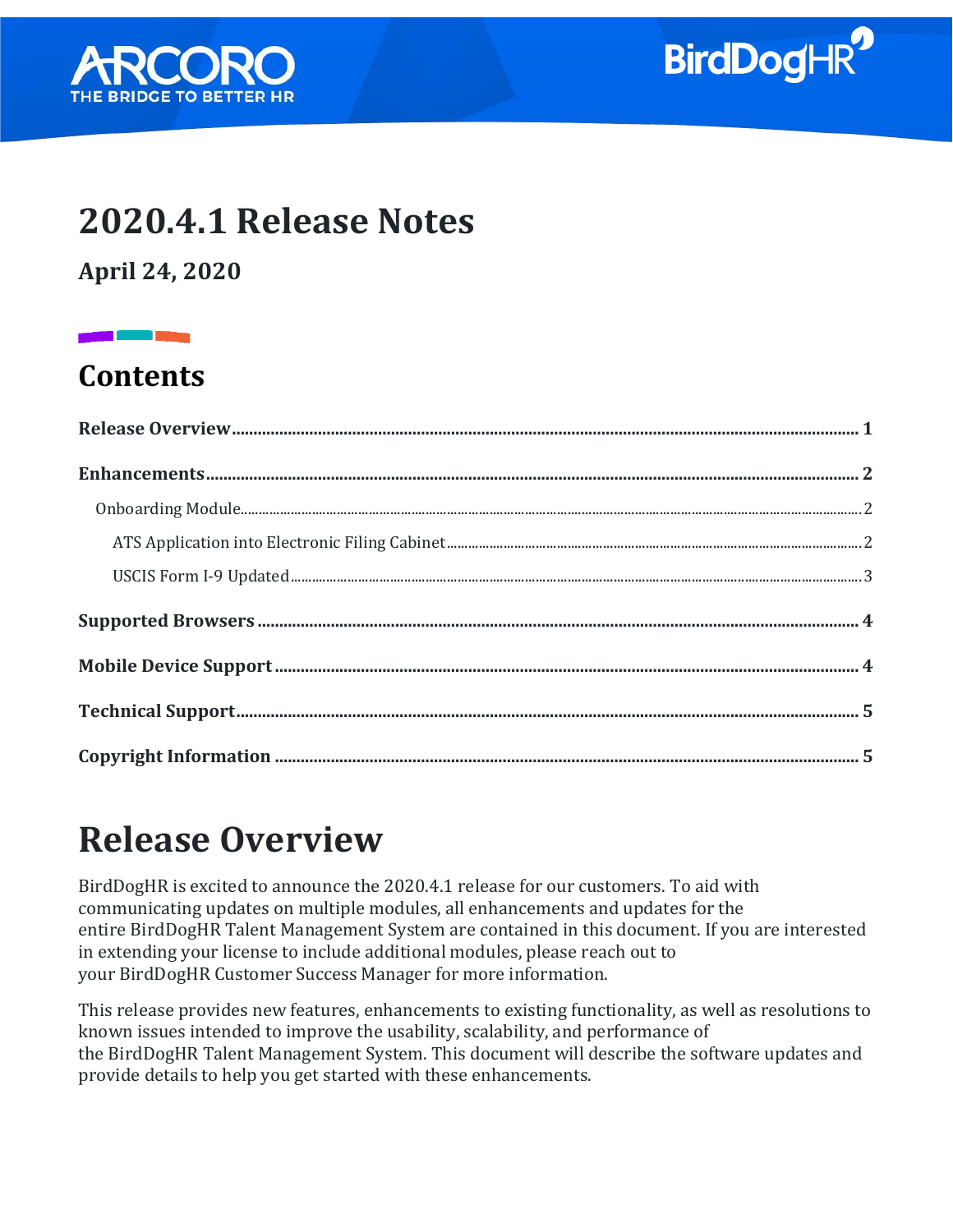



## <span id="page-1-0"></span>**Enhancements**

#### <span id="page-1-1"></span>**Onboarding Module**

This release includes the following enhancements to the Onboarding module:

#### <span id="page-1-2"></span>ATS Application into Electronic Filing Cabinet

Job candidate applications from the ATS can now be pushed into the Onboarding Electronic Filing Cabinet. When pushing a candidate to Onboarding from the ATS, a new "Include Application" option is now available on the post-hire screen. If no application data is available for the job candidate (for example, if they were attached to the job and did not complete an application), the "Include Application" field will be disabled and will include the text "No application data available".

| Username               |  |
|------------------------|--|
| henryhill@binkmail.com |  |
| Job Title              |  |
| [Nothing Selected]     |  |
| Location               |  |
| [Nothing Selected]     |  |
| <b>Hiring Manager</b>  |  |
| [Nothing Selected]     |  |
| Pay Rate Type          |  |
| [Nothing Selected]     |  |
| Pay Amount             |  |
| <b>Employment Type</b> |  |
| [Nothing Selected]     |  |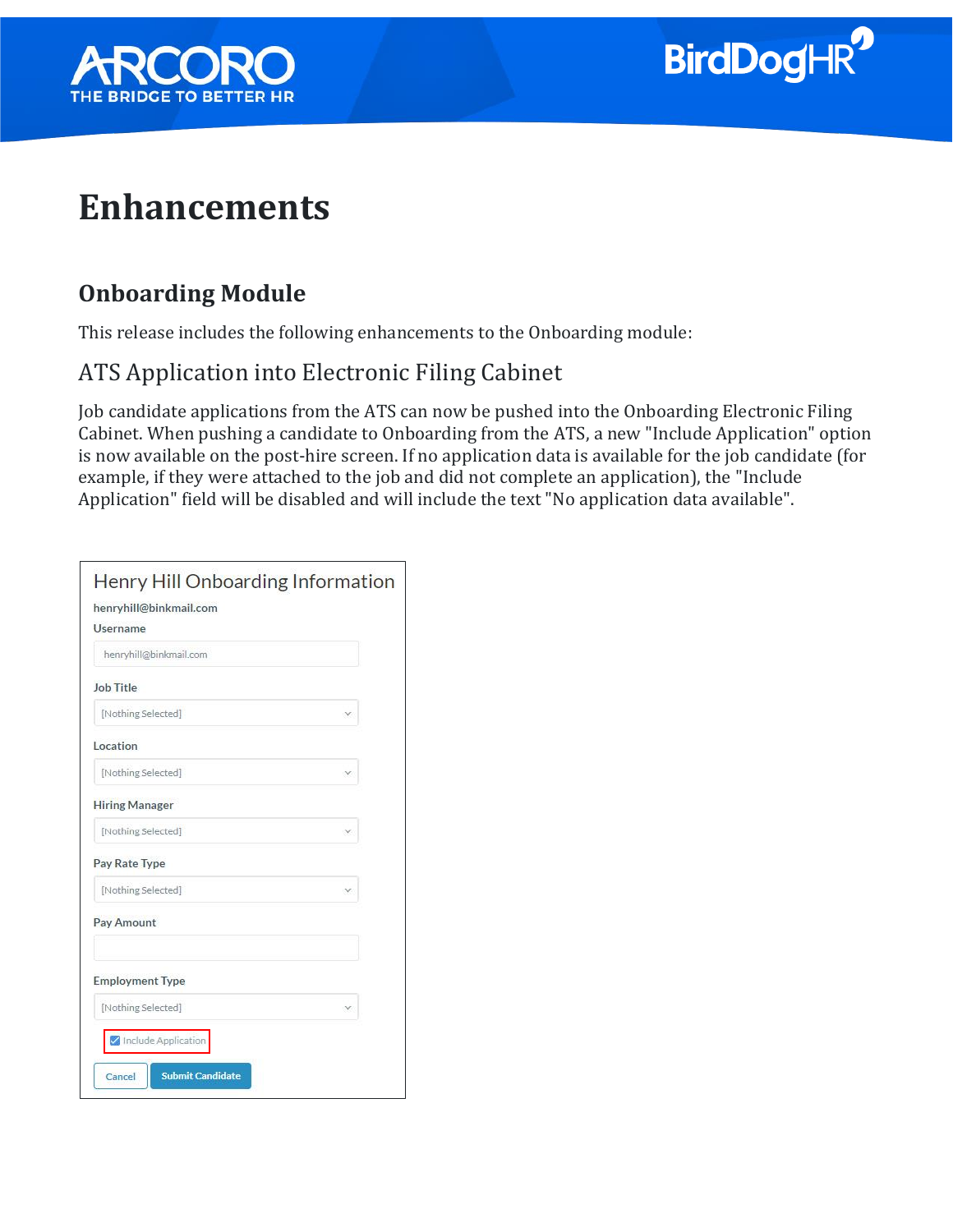



When the "Include Application" option is used, the application associated with the job candidate will appear as an option in the Electronic Filing Cabinet documents dropdown. The application will also be included in the Complete Employee File document. The onboarding user must have the "View Job Application" permission to view the document in the dropdown.

| Assigned To     | Document Type                             | Action                            |
|-----------------|-------------------------------------------|-----------------------------------|
| BDHR QA QA Demo | 19                                        | $\mathbb{V}$<br>$\alpha$ a.u      |
| BDHR QA QA Demo | Job Application                           | $\mathcal{N}_\mathrm{c}$<br>0.0.9 |
|                 | Job Application<br>Complete Employee File | <b>Export Documents</b>           |

#### <span id="page-2-0"></span>USCIS Form I-9 Updated

USCIS Form I-9 has been updated throughout Onboarding to the 10/31/2022 version. All new hires who complete the from following this release will complete the updated form, and it will be available when viewing the form in the Electronic Filing Cabinet. New hires who have started but not yet completed their paperwork when the new form is added to the system will be asked to complete the I-9 step again to complete the new version of the form. This change complies with the USCIS deadline of May 1, 2020 for implementation of the new form.

|                                                                                                                                                                                                                                                                                                                                                                                                                                                                                                                                                                                                                                                                                                                                                                         |                         | <b>Employment Eligibility Verification</b><br><b>Department of Homeland Security</b><br>U.S. Citizenship and Immigration Services |                |  | <b>USCIS</b><br>Form I-9<br>OMB No. 1615-0047<br>Expires 10/31/2022 |
|-------------------------------------------------------------------------------------------------------------------------------------------------------------------------------------------------------------------------------------------------------------------------------------------------------------------------------------------------------------------------------------------------------------------------------------------------------------------------------------------------------------------------------------------------------------------------------------------------------------------------------------------------------------------------------------------------------------------------------------------------------------------------|-------------------------|-----------------------------------------------------------------------------------------------------------------------------------|----------------|--|---------------------------------------------------------------------|
|                                                                                                                                                                                                                                                                                                                                                                                                                                                                                                                                                                                                                                                                                                                                                                         |                         |                                                                                                                                   |                |  |                                                                     |
| >START HERE: Read instructions carefully before completing this form. The instructions must be available, either in paper or electronically,<br>during completion of this form. Employers are liable for errors in the completion of this form.<br>ANTI-DISCRIMINATION NOTICE: It is illegal to discriminate against work-authorized individuals. Employers CANNOT specify which document(s) an<br>employee may present to establish employment authorization and identity. The refusal to hire or continue to employ an individual because the<br>documentation presented has a future expiration date may also constitute illegal discrimination.<br>Section 1. Employee Information and Attestation (Employees must complete and sign Section 1 of Form I-9 no later |                         |                                                                                                                                   |                |  |                                                                     |
| than the first day of employment, but not before accepting a job offer.)                                                                                                                                                                                                                                                                                                                                                                                                                                                                                                                                                                                                                                                                                                |                         |                                                                                                                                   |                |  |                                                                     |
| Last Name (Family Name)                                                                                                                                                                                                                                                                                                                                                                                                                                                                                                                                                                                                                                                                                                                                                 | First Name (Given Name) |                                                                                                                                   | Middle Initial |  | Other Last Names Used (if any)                                      |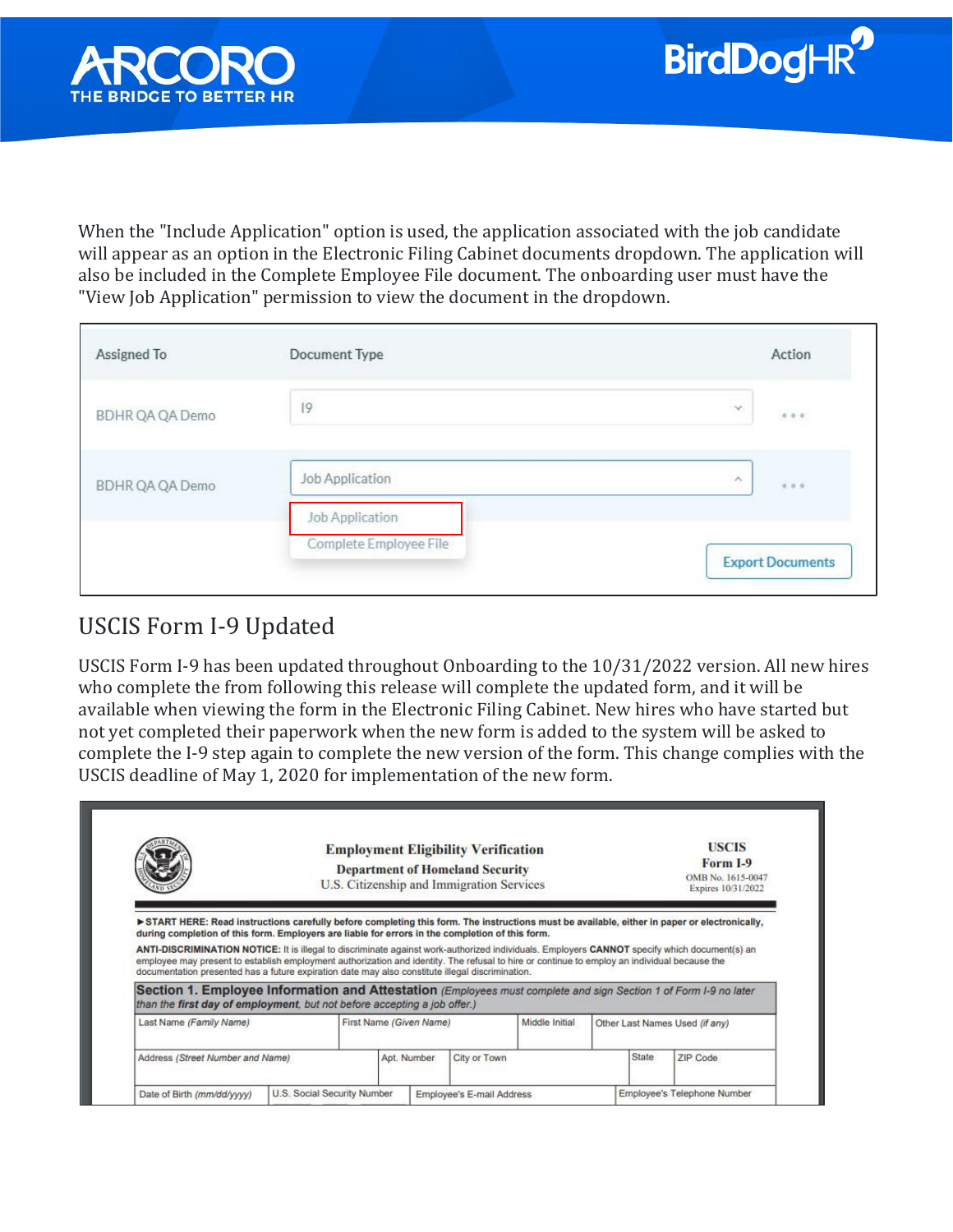



## <span id="page-3-0"></span>**Supported Browsers**

The BirdDogHR Talent Management System is designed to provide browser-neutral service delivery. It is recommended that you use modern browsers, as we make every attempt to support the latest versions of the following browsers.

| <b>Browser</b>                                          | Version |
|---------------------------------------------------------|---------|
| Microsoft Internet Explorer (not compatibility mode) 11 |         |
| Microsoft Edge                                          | Latest* |
| Mozilla Firefox                                         | Latest* |
| Google Chrome                                           | Latest* |
| Apple Safari                                            | Latest* |

\* Browser updates occur on a schedule outside of our release process and we cannot control issues as a result of a recent browser update. Our overall strategy is to maintain active browser support based on demand. Regardless of formal browser support, we will always troubleshoot and correct issues impacting users to the best of our ability within reasonable means.

## <span id="page-3-1"></span>**Mobile Device Support**

BirdDogHR views mobile device support as a critical capacity for our customers and we continue to add functionality to enhance the user experience on mobile devices. However, with many different devices and device specific software, it is impossible for BirdDogHR to test against every possible combination. With any questions or concerns, please feel free to contact our support team.